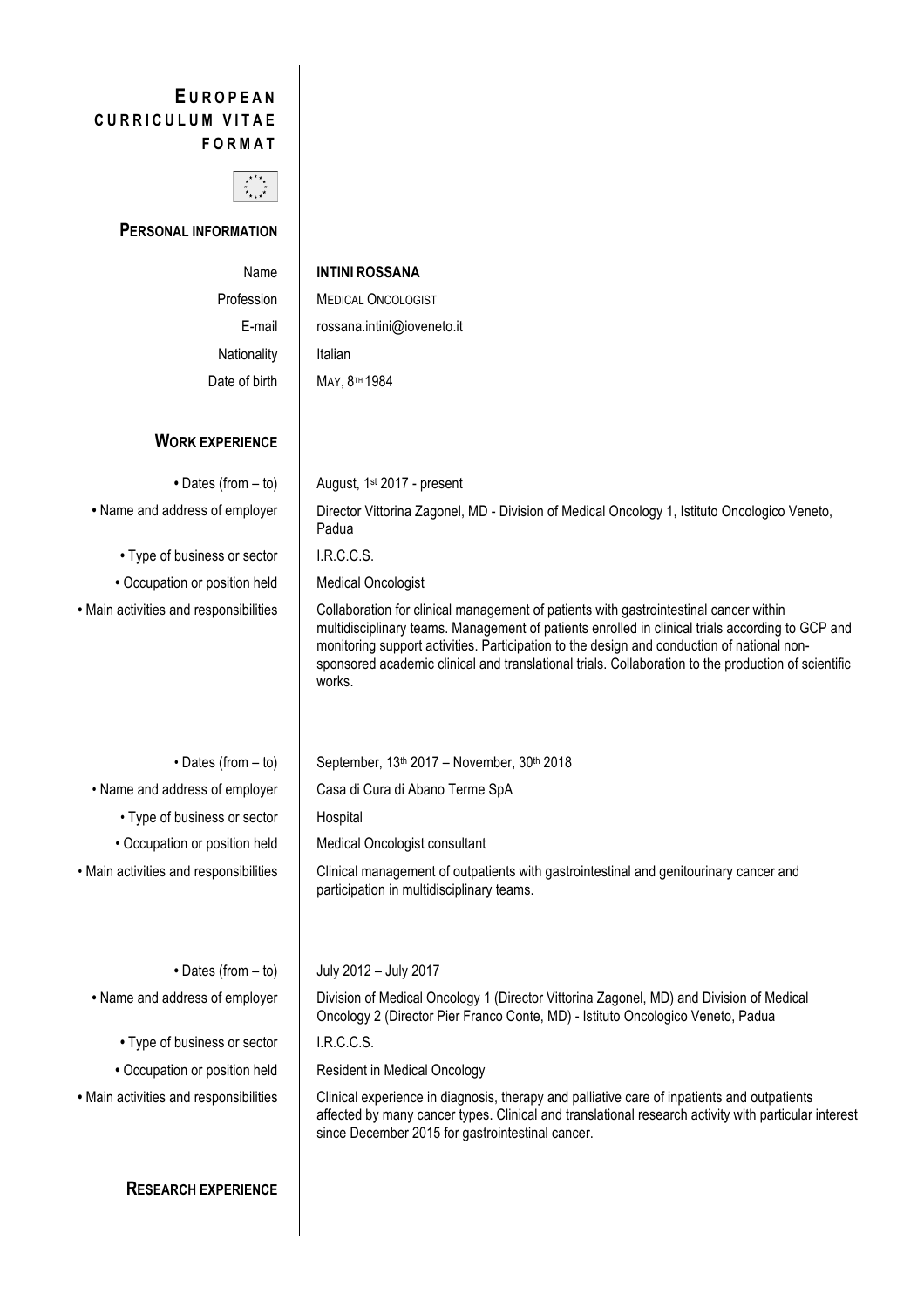| • Dates (from - to)                                                 | January 2014 - present                                                                                                                                                                                      |
|---------------------------------------------------------------------|-------------------------------------------------------------------------------------------------------------------------------------------------------------------------------------------------------------|
| • Name and address of employer                                      | Director Vittorina Zagonel, MD - Division of Medical Oncology 1, Istituto Oncologico Veneto,<br>Padua                                                                                                       |
| • Type of business or sector                                        | I.R.C.C.S.                                                                                                                                                                                                  |
| • Occupation or position held                                       | Co-investigator                                                                                                                                                                                             |
| • Main activities and responsibilities                              | Conduction of Industry Sponsored Trials and non-sponsored Academic Trials for gastrointestinal<br>malignancies, palliative care and elderly patients according to GCP and monitoring support<br>activities. |
| <b>EDUCATION AND TRAINING</b>                                       |                                                                                                                                                                                                             |
| $\cdot$ Dates (from $-$ to)                                         | July 2012 - July 2017                                                                                                                                                                                       |
| • Name and type of organisation<br>providing education and training | University of Padua                                                                                                                                                                                         |
| • Principal subjects/occupational<br>skills covered                 | <b>Medical Oncology School</b>                                                                                                                                                                              |
| • Title of qualification awarded                                    | <b>Medical Oncologist</b>                                                                                                                                                                                   |
| • Level in national classification                                  | 110/110 cum laude. Thesis: "Clinical and molecular understanding of BRAF mutant metastatic<br>colorectal cancer: the BeCool platform, a multicenter cohort study"                                           |
| $\cdot$ Dates (from $-$ to)                                         | February 2012                                                                                                                                                                                               |
| • Name and type of organisation<br>providing education and training | Order of Physicians-Surgeons and dentist of Bari                                                                                                                                                            |
| • Principal subjects/occupational<br>skills covered                 |                                                                                                                                                                                                             |
| • Title of qualification awarded                                    |                                                                                                                                                                                                             |
| • Level in national classification                                  | Admission to the Order of Physicians-Surgeons and Dentist of Bari (N. 14549)                                                                                                                                |
| $\cdot$ Dates (from $-$ to)                                         | October 2004 - October 2011                                                                                                                                                                                 |
| • Name and type of organisation<br>providing education and training | University of Bari "Aldo Moro"                                                                                                                                                                              |
| • Principal subjects/occupational<br>skills covered                 | Medicine and Surgery Faculty                                                                                                                                                                                |
| • Title of qualification awarded                                    | Degree in Medicine and Surgery (M.D. - Medical Doctor)                                                                                                                                                      |
| • Level in national classification                                  | 110/110 cum laude. Thesis: "The HGF/c-MET system is a regulator of the bone marrow<br>angiogenesis in the multiple myeloma. State of art and clinical and experimental experience in<br>42 patients"        |
| $\cdot$ Dates (from $-$ to)                                         | September 1998 - June 2003                                                                                                                                                                                  |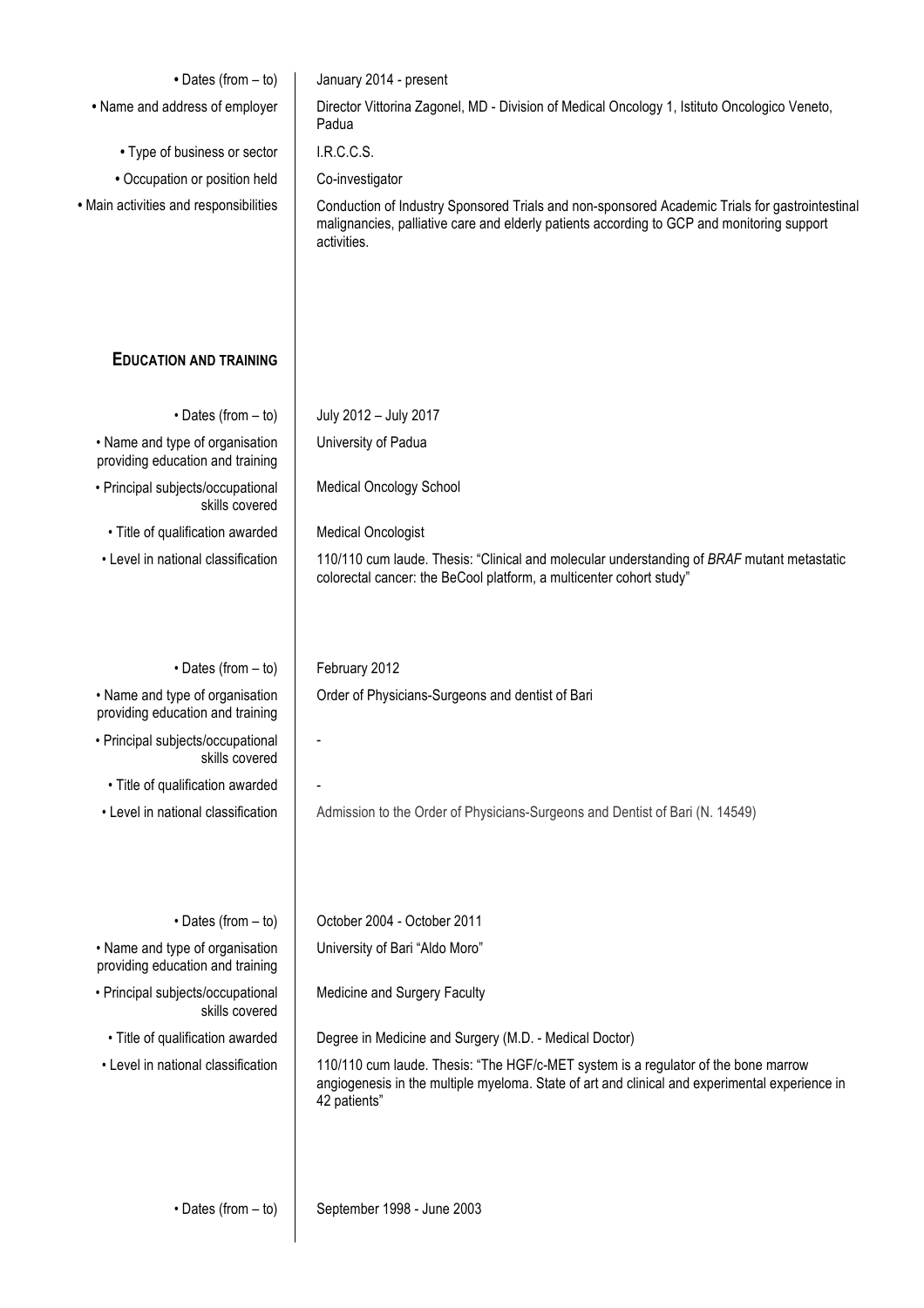| • Name and type of organisation<br>providing education and training                                                                                                  | Scientific High school "Leonardo Da Vinci", Noci (BA)                                                                                                                                                                     |
|----------------------------------------------------------------------------------------------------------------------------------------------------------------------|---------------------------------------------------------------------------------------------------------------------------------------------------------------------------------------------------------------------------|
| • Principal subjects/occupational<br>skills covered                                                                                                                  |                                                                                                                                                                                                                           |
| · Title of qualification awarded                                                                                                                                     | High school diploma                                                                                                                                                                                                       |
| • Level in national classification                                                                                                                                   | 97/100                                                                                                                                                                                                                    |
| <b>PERSONAL SKILLS AND</b><br><b>COMPETENCES</b><br>Acquired in the course of life and career<br>but not necessarily covered by formal<br>certificates and diplomas. |                                                                                                                                                                                                                           |
| MOTHER TONGUE                                                                                                                                                        | <b>ITALIAN</b>                                                                                                                                                                                                            |
| <b>OTHER LANGUAGES</b>                                                                                                                                               | <b>English</b>                                                                                                                                                                                                            |
| • Reading skills<br>• Writing skills<br>• Verbal skills                                                                                                              | GOOD<br><b>GOOD</b><br>GOOD                                                                                                                                                                                               |
| <b>TECHNICAL SKILLS AND</b><br><b>COMPETENCES</b><br>With computers, specific kinds of<br>equipment, machinery, etc.                                                 | Good command of<br>1)<br>WINDOWS AND MAC OPERATIVE SYSTEMS<br>2)<br>OFFICE PACKAGE: WORD, EXCEL, POWER POINT<br>3)<br>SPSS (STATISTICAL ANALYSIS PROGRAM)<br>4)<br>COMPUTERIZED MEDICAL RECORDS (GALILEO/ONCOSYS PROGRAM) |
| <b>SCIENTIFIC AFFILIATIONS</b>                                                                                                                                       | Italian Association of Medical Oncology (AIOM)<br>European Society for Medical Oncology (ESMO)                                                                                                                            |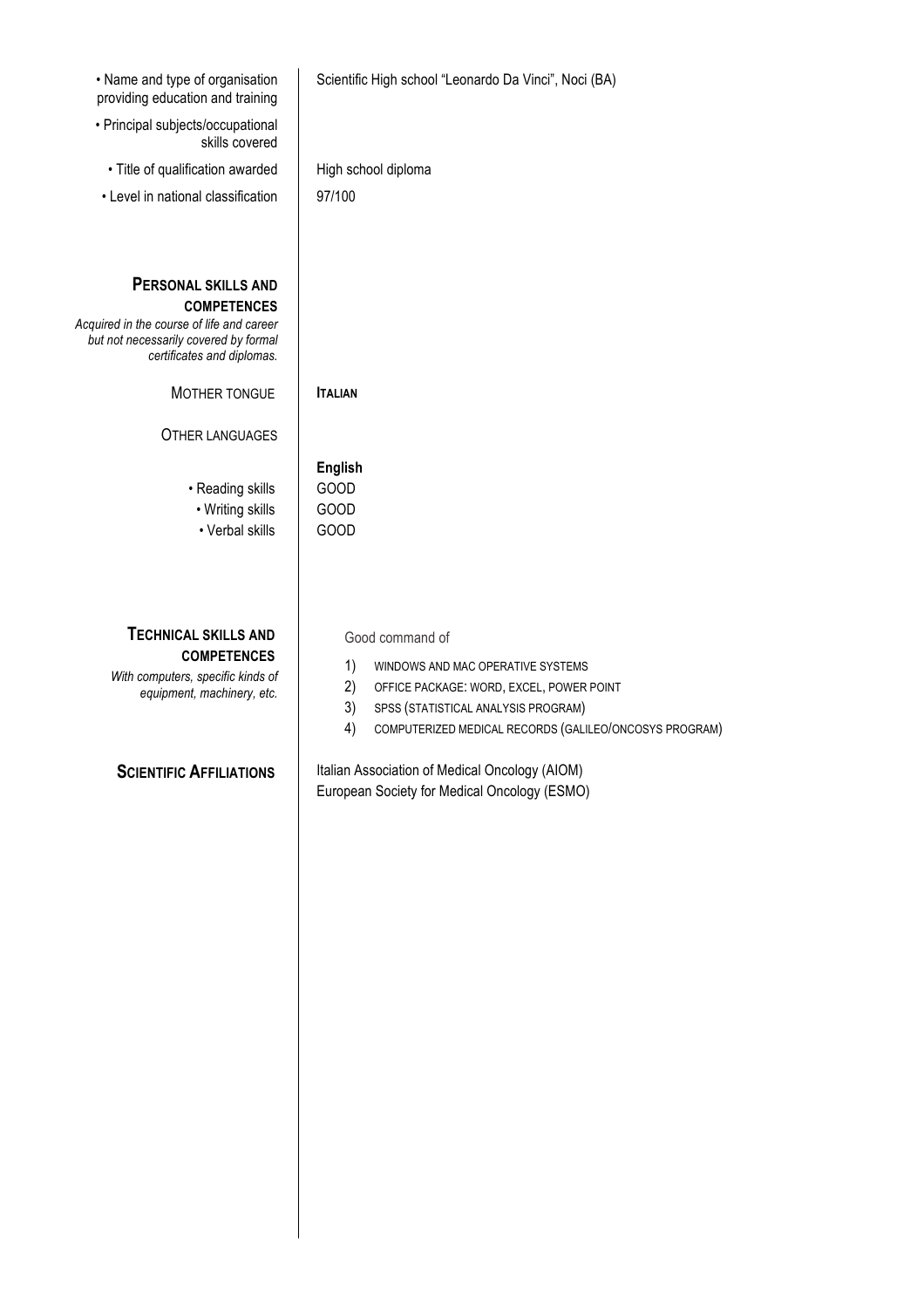SCIENTIFIC ACTIVITY

## **SCIENTIFIC PUBLICATIONS**

- 1) L. Procaccio, M. Schirripa, M. Fassan, L. Vecchione, F. Bergamo, A. A. Prete, **R. Intini,** C. Manai, V. Dadduzio, A. Boscolo, V. Zagonel, and S. Lonardi. Immunotherapy in Gastrointestinal Cancers. BioMed Research International Volume 2017 (2017).
- 2) F. Battaglin, A. Puccini, **R. Intini**, M. Schirripa, A. Ferro, F. Bergamo, S. Lonardi, V. Zagonel, HJ. Lenz and F. Loupakis. The role of tumor angiogenesis as a therapeutic target in colorectal cancer. Expert Rev Anticancer Ther. 2018 Jan 19:1- 16.
- 3) D. Santini, G. Brandi, G. Aprile, M. Russano, S. Cereda, F. Leone, S. Lonardi, L. Fornaro, M. Scartozzi, N. Silvestris, S. Barni, F. Pantano, B. Vincenzi, A. Palloni, G. Frega, M. Casagrande, L. Ferrari, V. Dadduzio, **R. Intini**, R. Filippi, E. Vasile, C. Vivaldi, L. Faloppi, O. Brunetti, M. Reni, M. Aglietta, G. Tonin. Bone metastases in biliary cancers: A multicenter retrospective survey. Journal of Bone Oncology 12 (2018): 33–37.
- 4) F. Loupakis, M. Schirripa, **R. Intini**, F. Bergamo, R. Bertorelle, M. Fassan, V. Dadduzio, S. Merigliano, P. Pilati, E.D.L.Urso, U. Cillo, M. Rugge, S. Lonardi, V. Zagonel. Another Chapter of the *Right Versus Left Story*: Is Primary Tumor Location a Prognostic Feature in *RAS* Mutant Metastatic Colorectal Cancer? Oncologist. 2018 Aug 17: pii: theoncologist.2018-0180.

## **MEETING ABSTRACT**

- 1) F. Battaglin, F. Bergamo, B. Salmaso, S. Murgioni, **R. Intini**, L. Saadeh, F. Cavallin, C. Manai, F. Urbano, S. Lonardi, C. Lacognata, C. Aliberti, V. Zagonel, C. Castoro, M. Scarpa. Angiogenesis inhibitor bevacizumab and symptomatic anal ulcers in metastatic colorectal cancer patients: A single center experience. J Clin Oncol 35, 2017 (suppl; abstr e15042).
- 2) A. Brunello, S. Lonardi, F. Bergamo, **R. Intini**, L. V. Rumanò, S. Ahcene-Djaballah, P. Fiduccia, A. Lettiero, G. Tierno, A. Pilotto, V. Zagonel. The Oncological Multidimensional Prognostic Index (Onco-Mpi) Helps Predicting Benefits Of Treatment For Patients With Advanced Colorectal Cancer: A Prospective Single Center Study. SIOG16-ABS-1353.
- 3) M. Casagrande, C. Cremolini, G. Zucchelli, F. Bergamo, L. Ferrari, F. Pietrantonio, S. Lonardi, F. Loupakis, G. Masi, N. Pella, **R. Intini**, L. Salvatore, G. Tomasello, F. Pagani, A. Pellino, E. Dell'Aquila, L. Ginocchi, M. Milione, E. Fea, A. Pellegrinelli, A. Falcone. D05FOLFOXIRI plus bevacizumab (bev) as upfront treatment for metastatic colorectal cancer (mCRC) patients (pts) with initially unresectable liver-limited disease (LLD). Ann Oncol (2016) 27 (suppl\_4): iv40-iv41.
- 4) V. Catalano, F. Bergamo, C. Cremolini, B. Vincenzi, F. Negri, F. Graziano, P. Giordani, P. Alessandroni, **R. Intini**, L. Rumanò, D. Rossini, B. Borelli, D. Santini, D. Sarti, M. B. Rocchi, S. Lonardi, A. Falcone, V. Zagonel and R. Mattioli. Does bevacizumab plus chemotherapy matter in metastatic colorectal cancer patients with mucinous histology? A multicenter, retrospective analysis on 685 paziente. Ann Oncol 28, 2017 (suppl\_6).
- 5) **R. Intini**, F. Loupakis, C. Cremolini, A. Sartore-Bianchi, F. Pietrantonio, N. Pella, D. Santini, L. Rimassa, V. Formica, L. Calvetti, L. Salvatore, L. Antonuzzo, E. De Luca, F. Morano, F. Tosi, R. Moretto, M. Fassan, G. De Maglio, V. Zagonel and M. Di Maio. Clinical prognostic score of *BRAF* V600E mutated (BM) metastatic colorectal cancer (mCRC): Results from the "BRAF, BeCool" platform. J Clin Oncol 36, 2018 (suppl 4S; abstr 639).